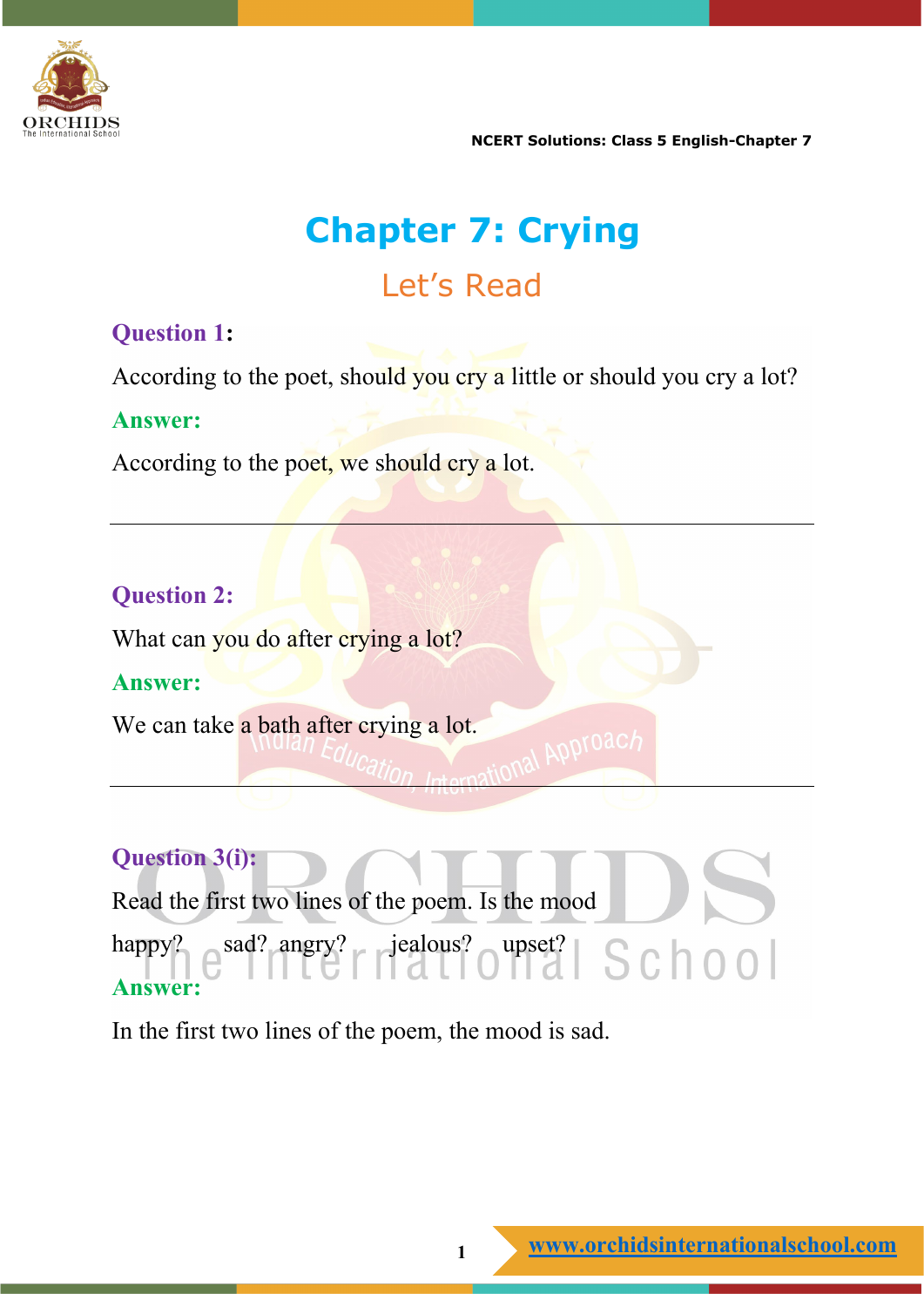

#### **Question 3 (ii):**

In the last few lines the mood of the poet has changed. What is it now?

very happy angry cheerful sad jealous

#### **Answer:**

The last few lines the mood of the poet has changed into a cheerful mood.

### **Question 4:**

Are these sentences right or wrong?

- (i) The poet says you must not cry much. ( )
- (ii) The poet says that you should cry till your pillow is soaked.  $( )$

(iii) The poet says that after crying you should open the window and laugh so that people will see that you are happy.  $($ )

## International Schoo (iv) The poet says that you should open the window and show people that you are crying.  $( )$

#### **Answer:**

(i) False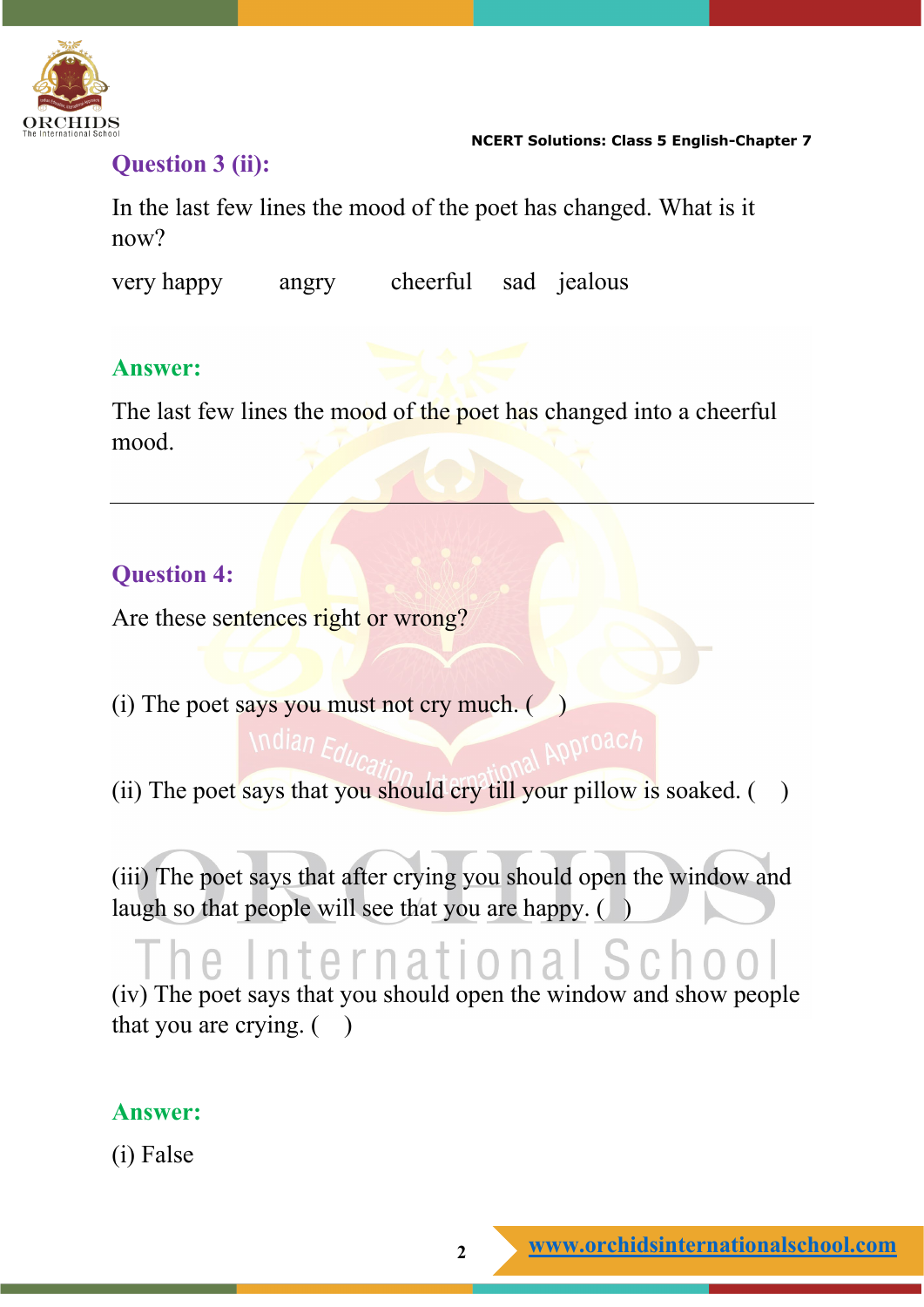

(ii) True

(iii) True

(iv) False

# Let's Talk

### **Question 1:**

Where do you cry? What are the things that make you cry?

#### **Answer:**

I mostly cry at any place whenever I feel hurt. I cry when my wish is not fulfilled or parents scold me rudely, or I get physically hurt.



### **Question 3:**

Which are the things that make you happy? In what ways do you show your happiness?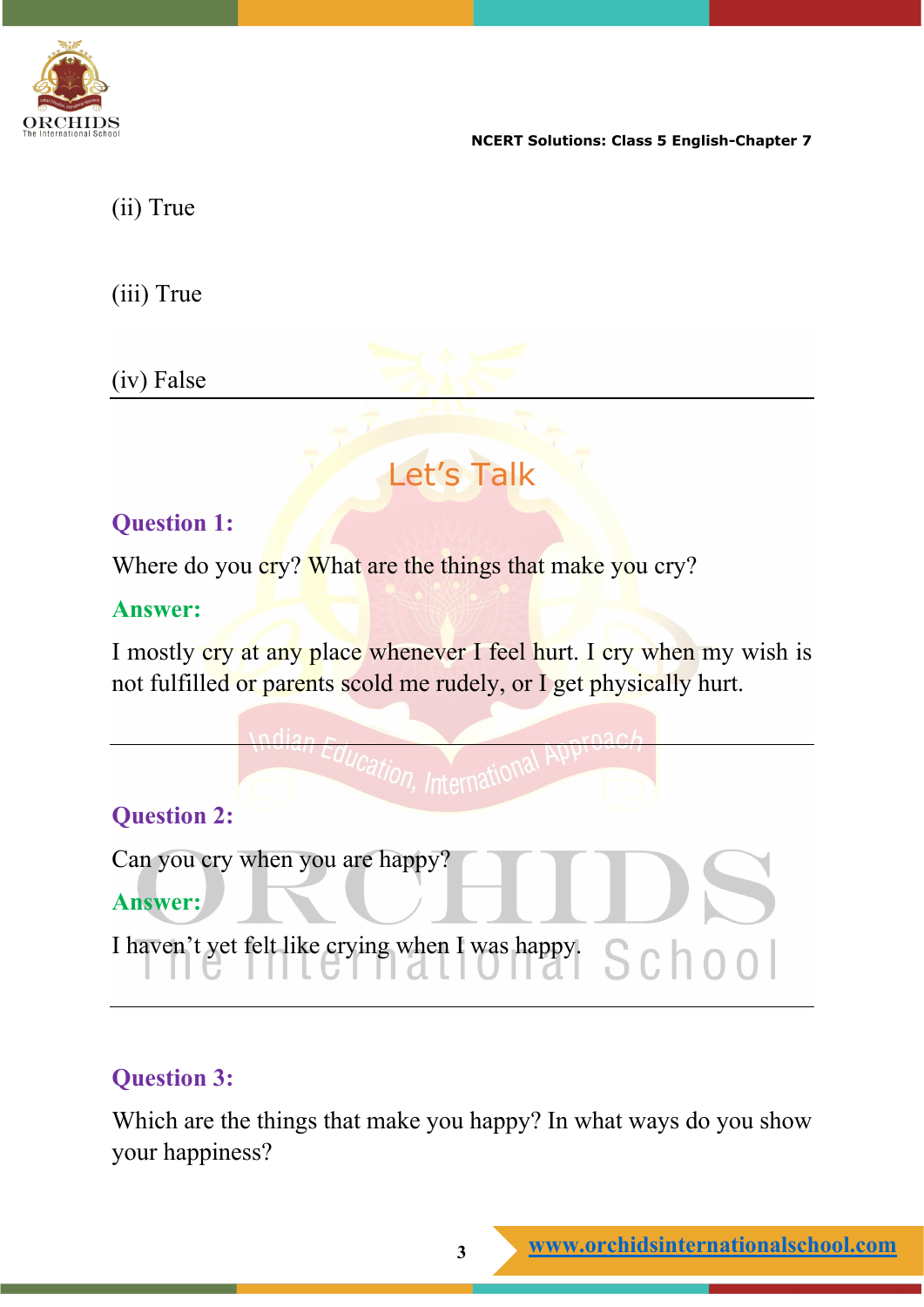

#### **Answer:**

The thing that makes me happy is tasty food and interesting games. I show my happiness by smiling and screaming at times.

#### **Question 1:**

The word happiness ends in -ness and comes from the word happy. Write three words that end in the same way. Which words do they come from?



### **Question 1:**

Fill in the blanks with the exact feeling word.

(i) The tourists were to see the beautiful Taj Mahal. (amazed, shocked, worried)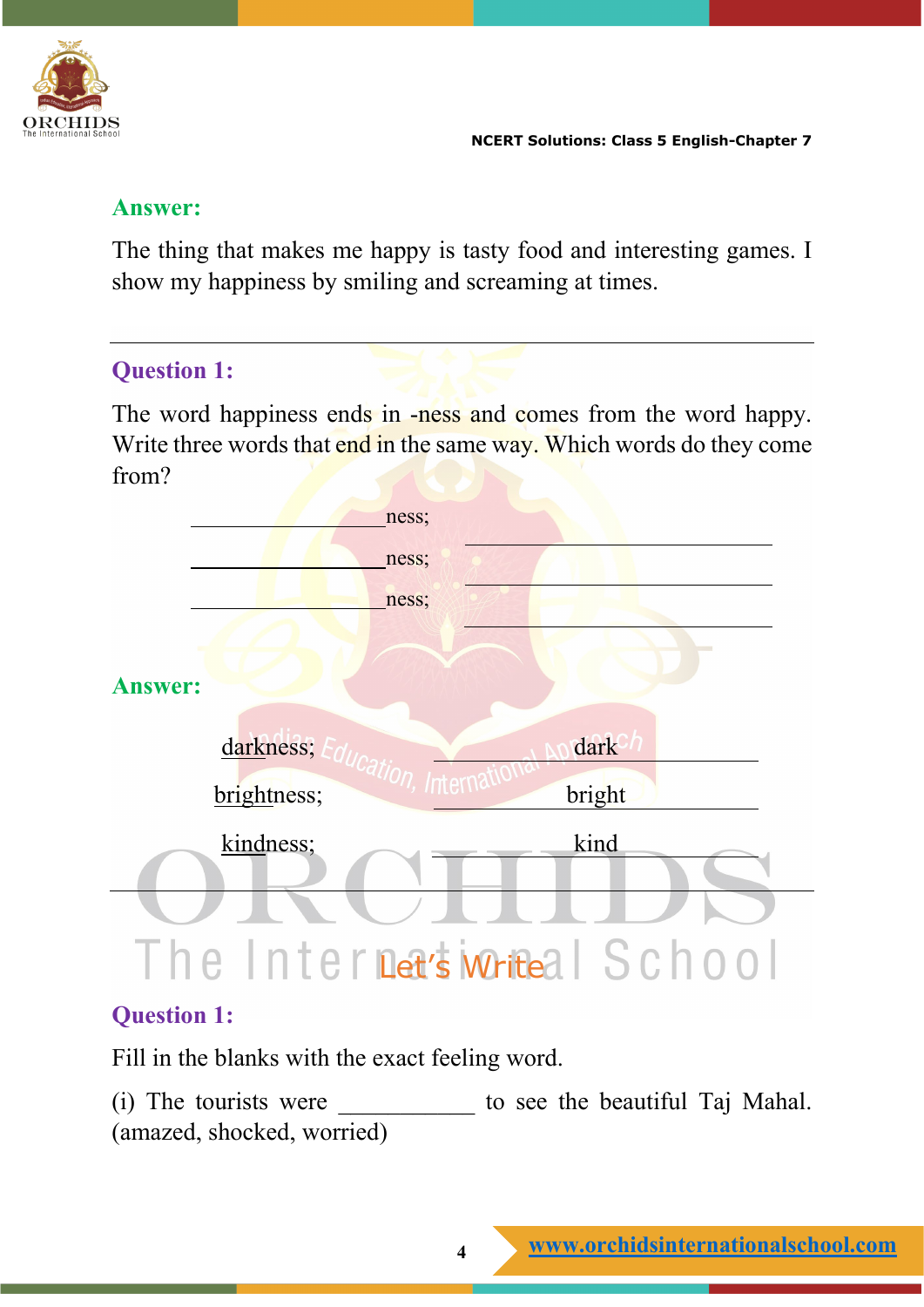

 **NCERT Solutions: Class 5 English-Chapter 7** (ii) The lights went out suddenly. I was alone and (worried, shocked, frightened)

(iii) He has been ill for a long time and his parents were (unhappy, worried, angry)

(iv) The shopkeeper was when he saw his safe wide open with all his money missing. (unhappy, shocked, angry)

#### **Answer:**

(i) amazed  $(ii)$  frightened  $(iii)$  worried  $(iv)$  shocked

## Creative Writing

### **Question 1:** *Mdian*  $F_{cl.}$

Narrate an incident when you have experienced happiness, excitement, surprise. You can use the following clues.

With whom...

When did it happen…

# why.ne International School Where…

### **Answer:**

Every year on my birthday, my dad gives me a special gift that turns out to be the most precious gift of the year. Last year when I asked him regarding the gift, a day before my birthday, he said, "I haven't thought about it yet". I was a bit annoyed and surprised too that he didn't think